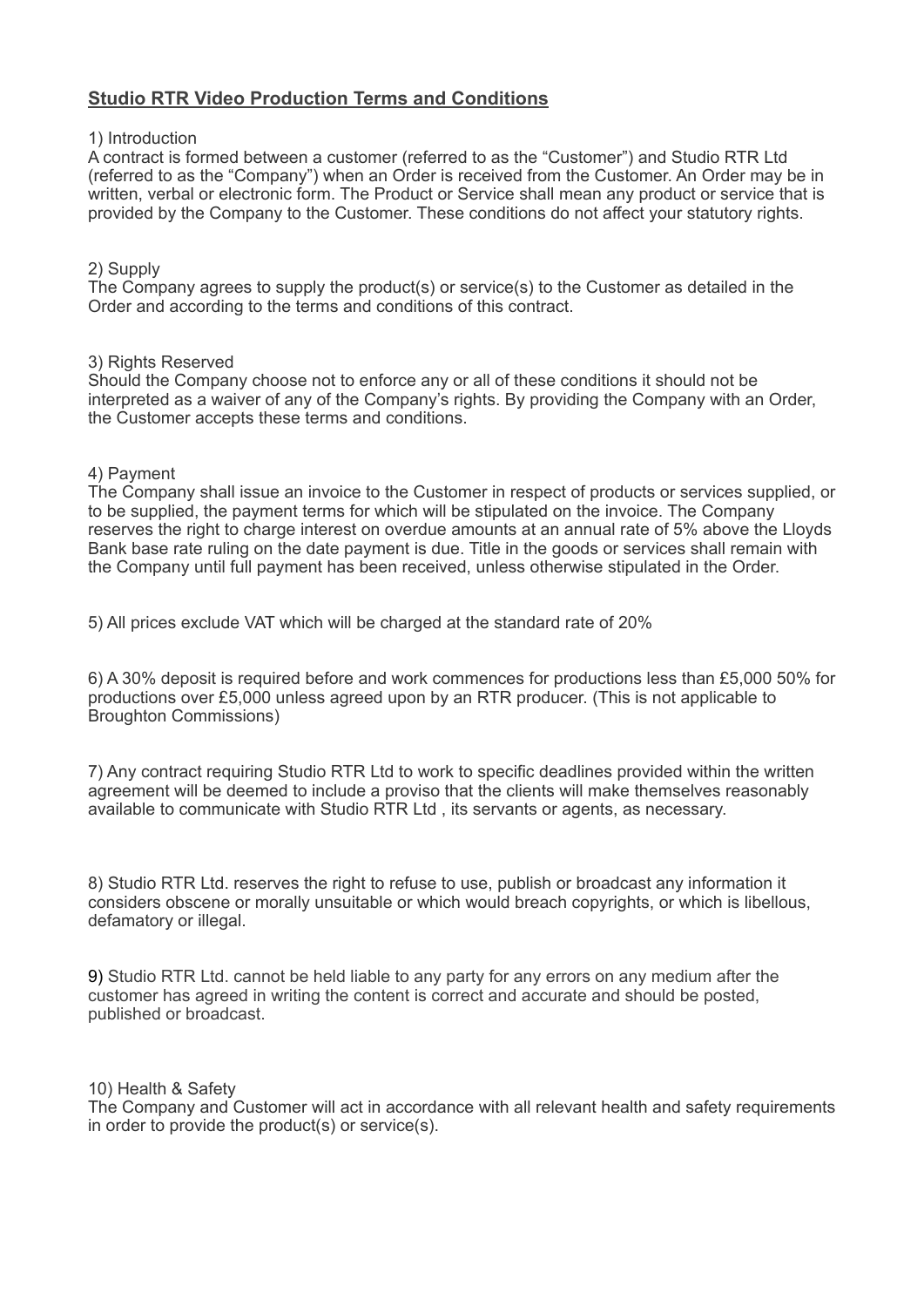#### 11) Creative Brief

Unless otherwise agreed, the Customer accepts the Company's decisions on creativity within the product(s) or service(s).

### 12) Booking Fee/Cancellation

Monies paid by the Customer to reserve the product(s) or service(s) of the Company will be accepted as a Deposit Fee. If the Customer cancels the order less than 8-weeks prior to the Company supplying the product(s) or service(s), the Customer will be liable for the whole invoice value less any Deposit Fee already paid. If the Customer cancels their Order more than 8-weeks prior to the Company supplying the product(s) or service(s), they shall forfeit the Deposit Fee.

#### 13) Liability

The Company accepts no liability for any loss or damage that may arise from the supply of the product(s) or service(s). In the unlikely event of the Company being unable to supply the product(s) or service(s) as specified in the Order, liability shall be limited to the total invoice value – or monies already paid by the Customer.

#### 14) Copyright

Unless otherwise stated in the Order, the Company retains copyright in all their Original Material. Original Material includes video recordings, graphics, soundtracks, printed material and any other design or artwork commissioned by the Customer in relation to the Order. The Customer must ensure that permission is sought for the inclusion of any copyright material they supply to the Company to enable them to deliver the product(s) or service(s). The Customer must also ensure that permission is sought for the inclusion of any performers or performances, trademarks and locations. The Company retains the right to use this material in its original and edited form as they see fit, unless otherwise agreed in the Order. The Customer agrees to indemnify the Company in the event of any breach of copyright claims being brought against the Company in respect of material supplied by the Customer.

15) Rushes/Dailies, The producer is under no obligation to hand over original raw content or rushes in their entirety on completion of any project, original material/rushes remain the property of the production company as stated in section 14. If deemed appropriate and at the discretion of the producer this may be waived incurring additional costs to the client in the form of a transfer fee covering hardware storage, duplication costs and transcoding of the original content.

16) Whilst we hold original material for as long as possible, Studio RTR Ltd will not be held liable for the loss of original content or project masters 12 months after completion and delivery of the said original project. If duplicates of the original material are passed to the client at the end of production completion Studio RTR Ltd is not liable and will not be held responsible for any loss of material/content from the date of content handover.

17) Studio RTR will not be held liable for any hosting links associated with the Studio RTR Ltd Vimeo account. No hosting in any form is included in the production fee. Clients are advised to utilise their own Vimeo or YouTube account and not be reliant on Studio RTR hosting. We retain the right to delete any video project from our Vimeo account without notice.

18) Additional charges will be applicable for post-production iterations exceeding the abovementioned scope. The charges will be informed before proceeding with the changes.

19) E-mail correspondence shall be sufficient to prove changes to agreements for the form and content of programmes.